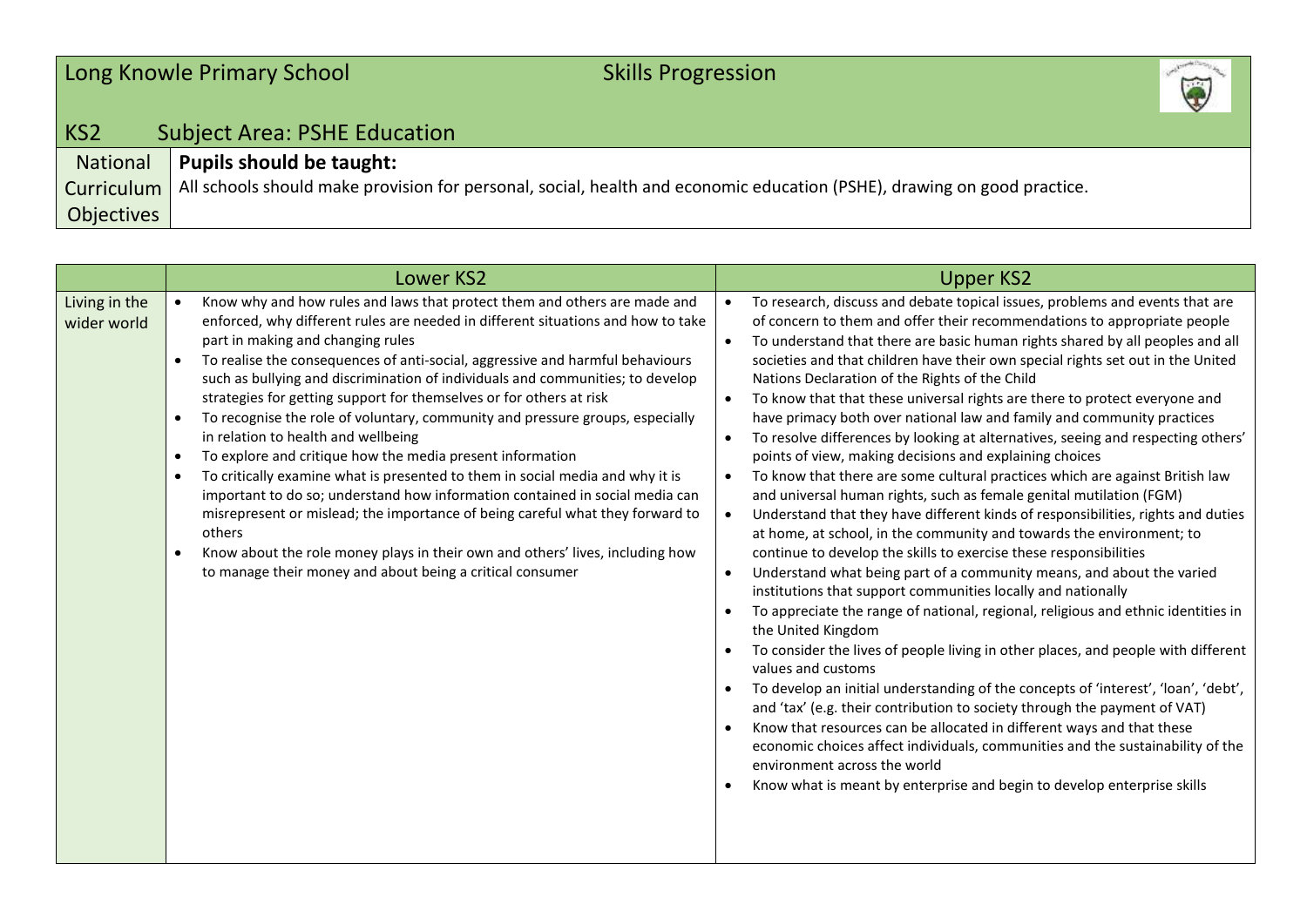| Health | Know what positively and negatively affects their physical, mental and<br>$\bullet$<br>emotional health<br>Know how to make informed choices (including recognising that choices<br>can have positive, neutral and negative consequences) and to begin to<br>understand the concept of a 'balanced lifestyle'<br>To recognise opportunities and develop the skills to make their own<br>$\bullet$<br>choices about food, understanding what might influence their choices and<br>the benefits of eating a balanced diet<br>To recognise how images in the media (and online) do not always reflect<br>$\bullet$<br>reality and can affect how people feel about themselves<br>To deepen their understanding of good and not so good feelings, to extend<br>$\bullet$<br>their vocabulary to enable them to explain both the range and intensity of<br>their feelings to others<br>To recognise that they may experience conflicting emotions and when they<br>$\bullet$<br>might need to listen to, or overcome these<br>Know that bacteria and viruses can affect health and that following simple<br>$\bullet$<br>routines can reduce their spread<br>Understand how pressure to behave in unacceptable, unhealthy or risky<br>$\bullet$<br>ways can come from a variety of sources, including people they know and<br>the media<br>To recognise when they need help and to develop the skills to ask for help;<br>$\bullet$<br>to use basic techniques for resisting pressure to do something dangerous,<br>unhealthy, that makes them uncomfortable or anxious or that they think is<br>wrong<br>Know school rules about health and safety, basic emergency aid<br>$\bullet$<br>procedures, where and how to get help |  |
|--------|---------------------------------------------------------------------------------------------------------------------------------------------------------------------------------------------------------------------------------------------------------------------------------------------------------------------------------------------------------------------------------------------------------------------------------------------------------------------------------------------------------------------------------------------------------------------------------------------------------------------------------------------------------------------------------------------------------------------------------------------------------------------------------------------------------------------------------------------------------------------------------------------------------------------------------------------------------------------------------------------------------------------------------------------------------------------------------------------------------------------------------------------------------------------------------------------------------------------------------------------------------------------------------------------------------------------------------------------------------------------------------------------------------------------------------------------------------------------------------------------------------------------------------------------------------------------------------------------------------------------------------------------------------------------------------------------------------------------------|--|

- To reflect on and celebrate their achievements, identify their strengths and areas for improvement, set high aspirations and goals
- Understand about change, including transitions (between key stages and schools), loss, separation, divorce and bereavement
- To differentiate between the terms, 'risk', 'danger' and 'hazard'
- To recognise, predict and assess risks in different situations and decide how to manage them responsibly (including sensible road use and risks in their local environment) and to use this as an opportunity to build resilience
- To recognise how their increasing independence brings increased responsibility to keep themselves and others safe
- Know what is meant by the term 'habit' and why habits can be hard to change
- Know which, why and how, commonly available substances and drugs (including alcohol, tobacco and 'energy drinks') can damage their immediate and future health and safety; that some are restricted, and some are illegal to own, use and give to others
- Understand how their body will, and their emotions may, change as they approach and move through puberty
- Know about human reproduction
- Know about taking care of their body, understanding that they have the right to protect their body from inappropriate and unwanted contact; understanding that actions such as female genital mutilation (FGM) constitute abuse and are a crime, and develop the skills and strategies required to get support if they have fears for themselves or their peers
- Know strategies for keeping physically and emotionally safe including road safety (including cycle safety- the Bikeability programme), and safety in the environment (including rail, water and fire safety)